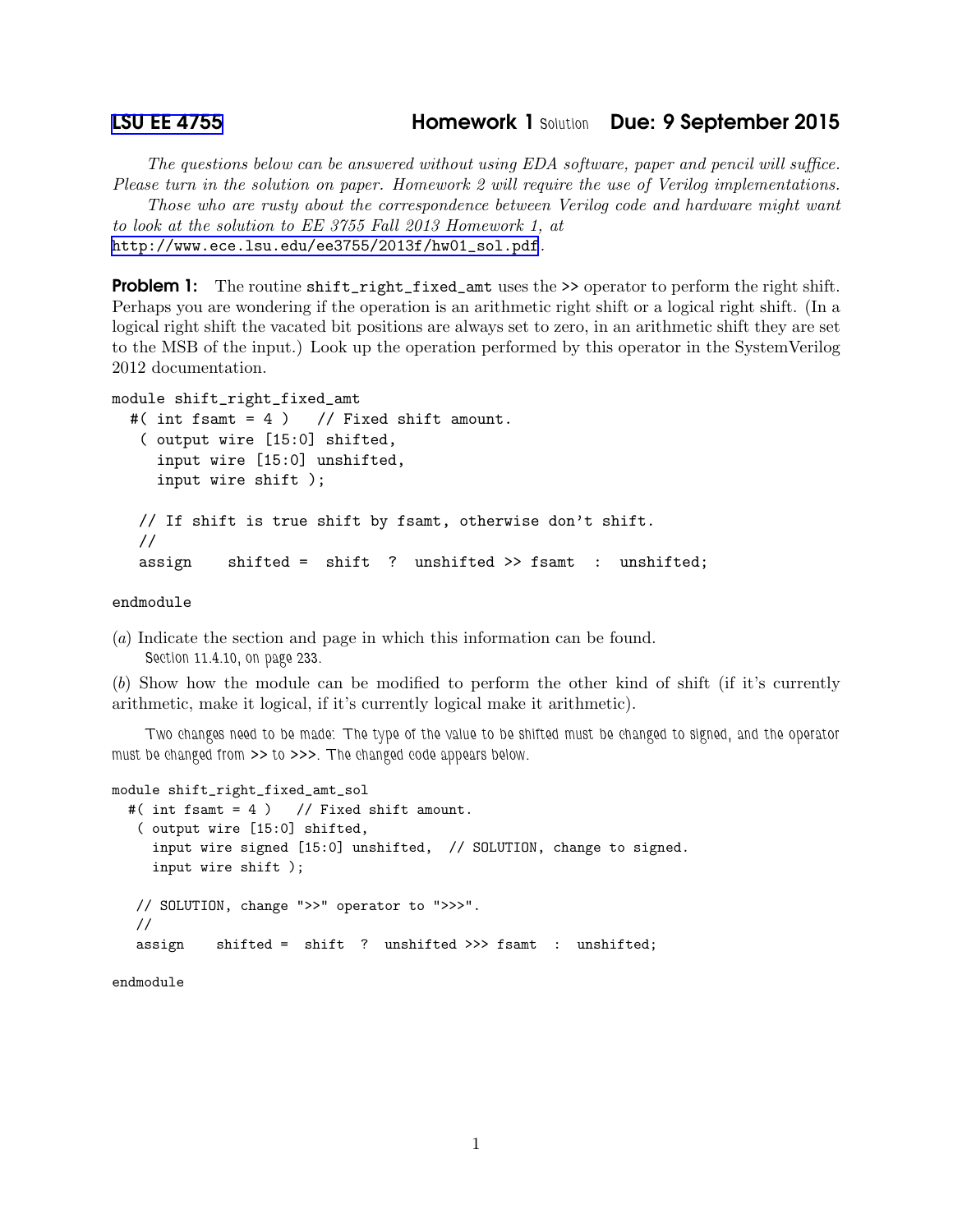**Problem 2:** Appearing below are two variations on a  $min_4$  module that finds the minimum of four unsigned integers. Both of these modules instantiate the following min\_2 module.

```
module min_2
 #( int elt_bits = 4 )
  ( output [elt_bits-1:0] elt_min,
    input [elt_bits-1:0] elt_0,
    input [elt_bits-1:0] elt_1 );
  assign elt_min = elt_0 < elt_1 ? elt_0 : elt_1;
endmodule
```
(a) Draw a diagram of the hardware that will be synthesized for the min\_4\_t module below. Your diagram should include two-input multiplexors and a comparison module. To get an idea of what to draw, see the EE 3755 Homework solution mentioned at the top of this assignment.

```
module min_4_t
  #( int elt_bits = 4 )
   ( output [elt_bits-1:0] elt_min,
     input [elt_bits-1:0] elts [4] );
   wire [elt_bits-1:0] im1, im2;
   min_2 #(elt_bits) m1( im1, elts[0], elts[1] );
   min_2 #(elt_bits) m2( im2, elts[2], elts[3] );
   min_2 #(elt_bits) m3( elt_min, im1, im2 );
endmodule
    Solution appears below.
```
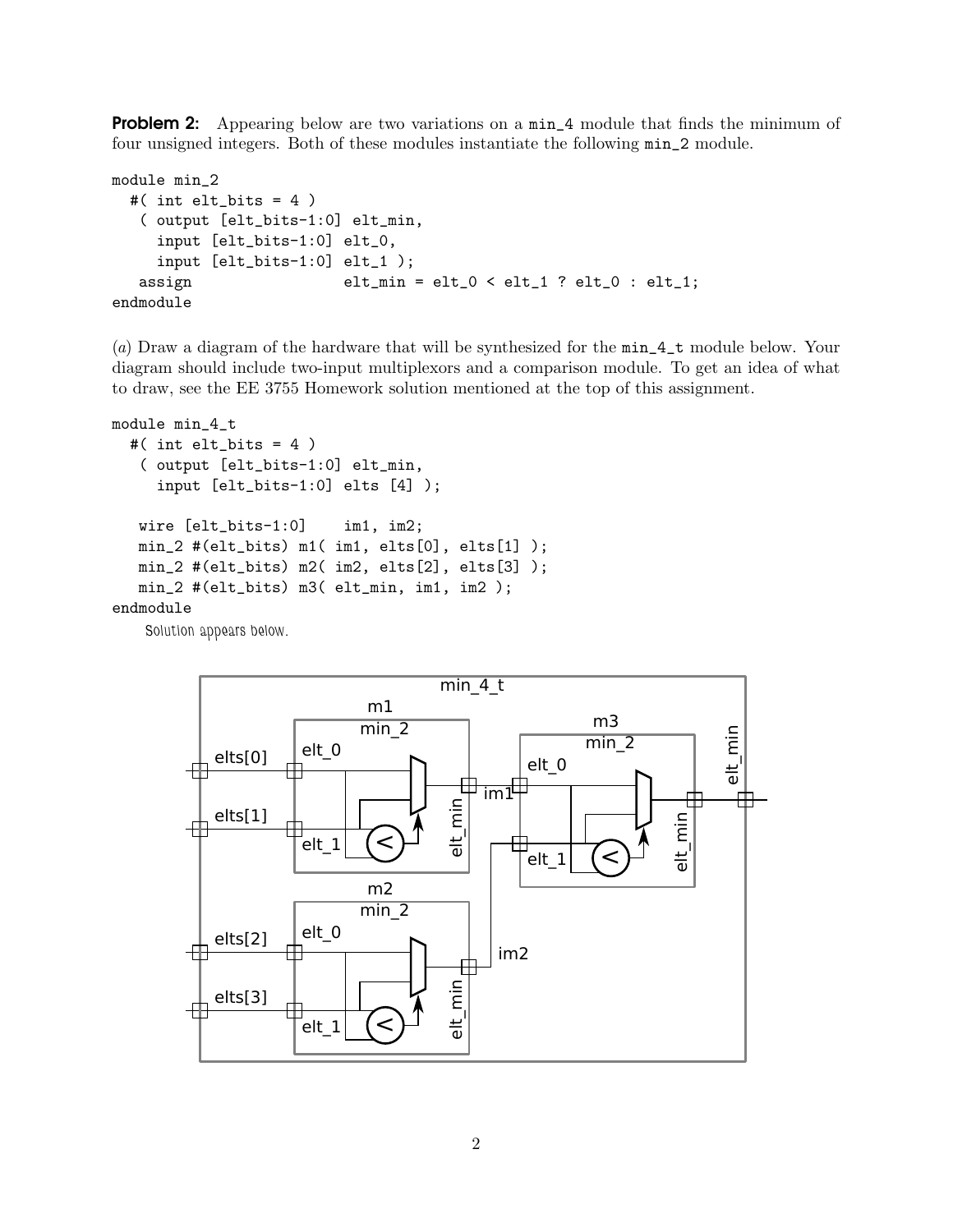(b) Draw a diagram of the hardware that will be synthesized for the min\_4\_l module below. Your diagram should include two-input multiplexors and a comparison module.

```
module min_4_l
  #( int elt_bits = 4 )
   ( output [elt_bits-1:0] elt_min,
     input [elt_bits-1:0] elts [4] );
   wire [elt_bits-1:0] im1, im2;
   min_2 #(elt_bits) m1( im1, elts[0], elts[1] );
   min_2 #(elt_bits) m2( im2, im1, elts[2] );
   min_2 #(elt_bits) m3( elt_min, im2, elts[3] );
endmodule
```
*Solution appears below.*



(c) Which of the two modules above would you expect to have lower cost? Which would you expect to be faster? Briefly explain.

*The cost of the two modules should be the same. Module* min 4 t *should be faster because the longest path through the module is through two* min 2 *modules, whereas in* min 4 l *the longest paths is through three* min 2 *modules.*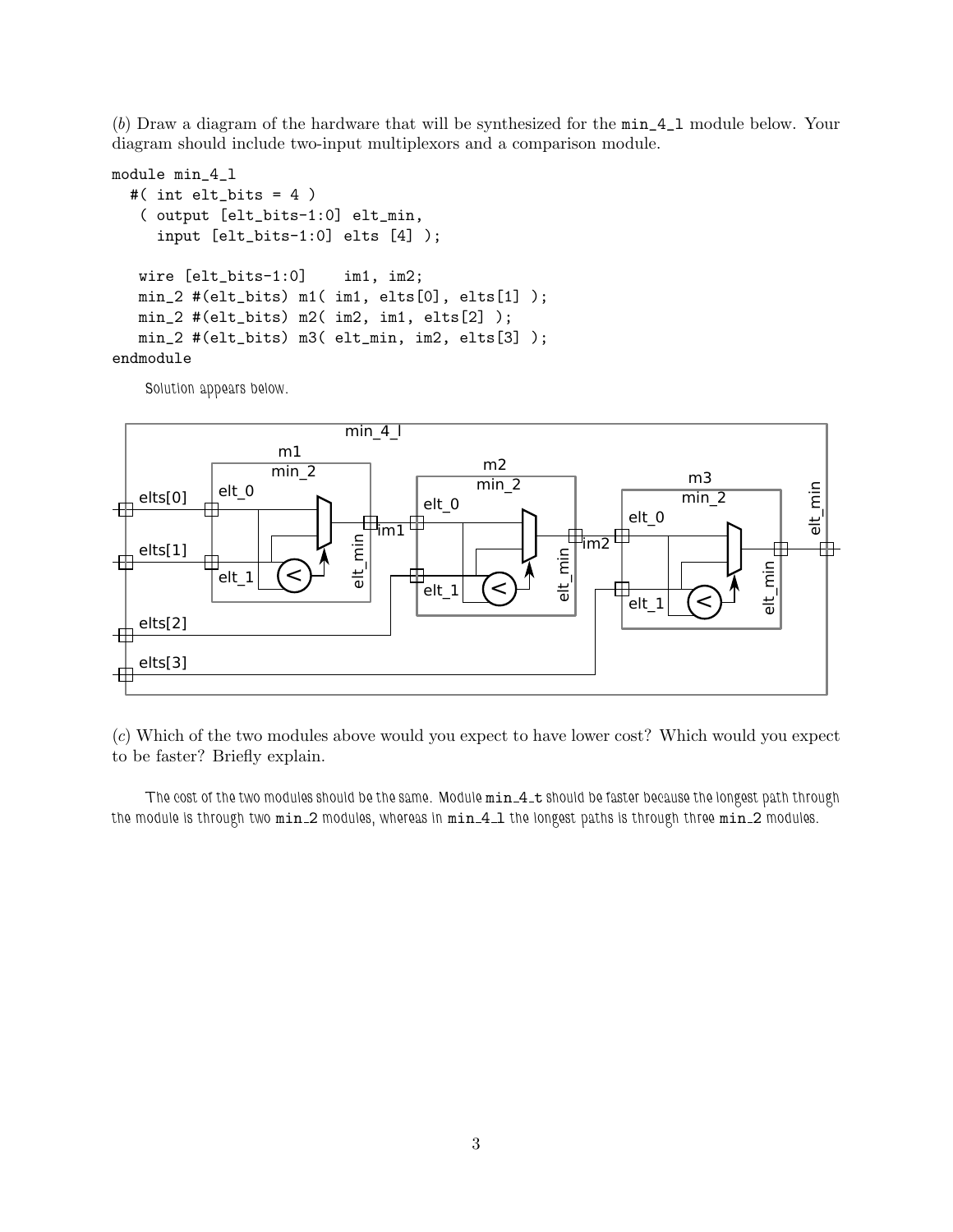**Problem 3:** The module  $\min_4$ -err below is correct Verilog, but it won't do what we want.

```
module min_4_err
 #( int elt_bits = 4 )
   ( output [elt_bits-1:0] elt_min,
     input [elt_bits-1:0] elts [4] );
  wire [elt_bits-1:0] im;
  min_2 #(elt_bits) m1( im, elts[0], elts[1] );
  min_2 #(elt_bits) m2( im, im, elts[2] );
  min_2 #(elt_bits) m3( elt_min, im, elts[3] );
```
# endmodule

(a) Explain why it's correct Verilog yet provides the incorrect result.

*The problem is that the output of* m1 *and* m2 *are both connected to the same net,* im*. This may lead to conflicts, for example, when* m1 *wants to set bit* im[0] *to* 1 *but* m2 *wants to set it to* 0*. The simulator will assign an* x *for such cases. Worse, in* m2 *an output and an input are connected to the same loop.*

(b) Look up uwire in the SystemVerilog standard and explain how that might help catching such errors.

*Unlike a net of type* wire*, a net of type* uwire *can only be driven by one source. See IEEE Std 1800-2012 Section 6.6.2. A net connected in the same way as* im*, above, would result in a Verilog compiler error.*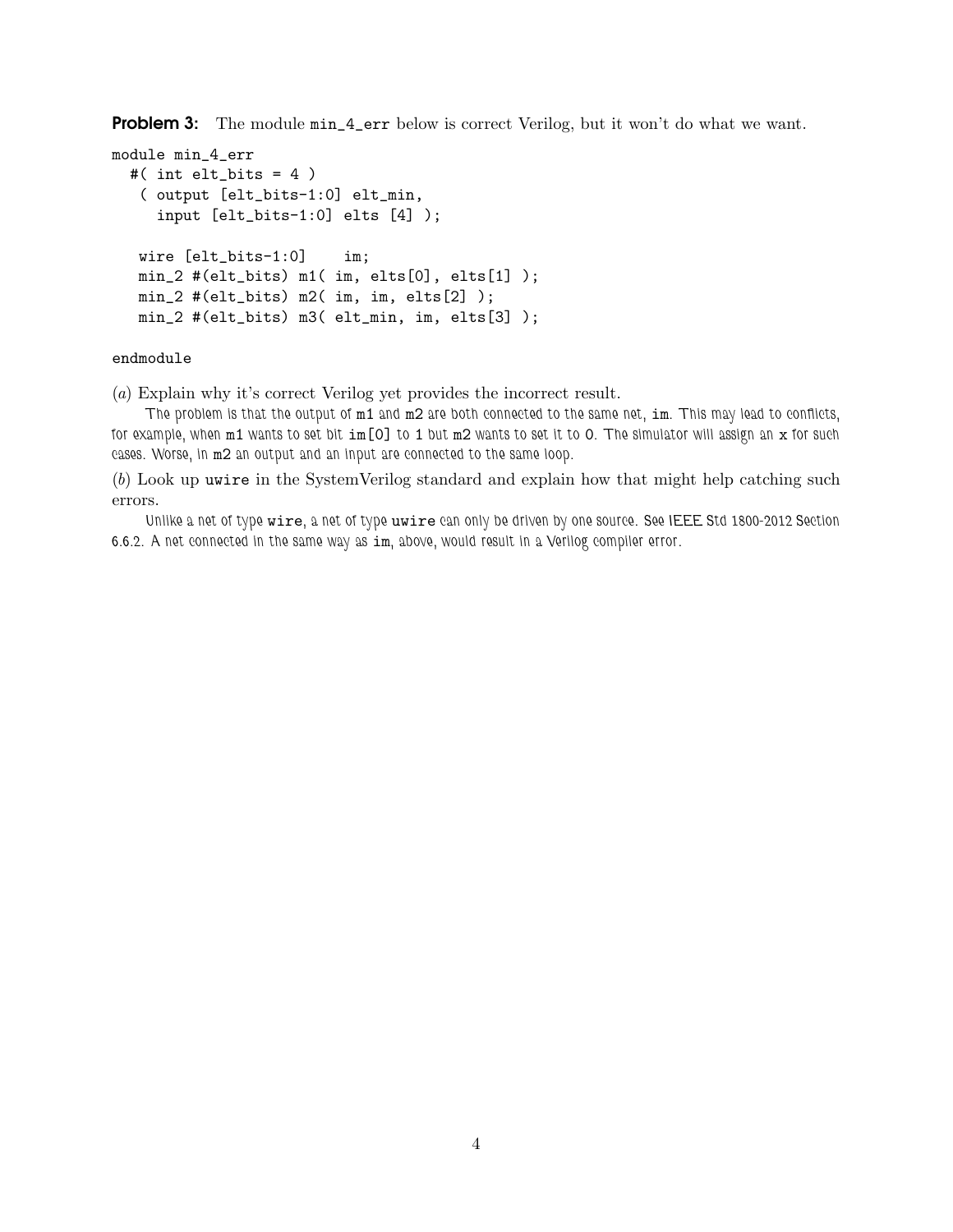**Problem 4:** Appearing below is yet another variation on  $min_4$ , this one attempting to take advantage of a special case by using generate statements. The module is correctly using generate statements to handle a special case. Do you think the synthesized hardware will be less expensive for the special case beyond the reduction in cost for using fewer bits. Hint: Think about what the comparison unit and mux would look like with 1-bit inputs and how such logic can be optimized.

Note: In the original assignment this problem had a typo, which made the Verilog illegal. Further, the phrase above starting "beyond the reduction" was not in the original question, making it difficult to see what was really being asked. The answer below is for the corrected question.

```
module min_4_special1
  #( int elt_bits = 4 )
   ( output [elt_bits-1:0] elt_min,
     input [elt_bits-1:0] elts [4] );
   if ( elt_bits == 1 ) begin
      assign elt_min = elts[0] && elts[1] && elts[2] && elts[3];
  end else begin
      wire [elt_bits-1:0] im1, im2;
      min_2 #(elt_bits) m1( im1, elts[0], elts[1] );
      min_2 #(elt_bits) m2( im2, im1, elts[2] );
      min_2 #(elt_bits) m3( elt_min, im2, elts[3] );
```
### end

## endmodule

*The special case is, of course, and AND gate and we expect that the synthesis program can easily handle those. When* elt bits *is greater than one the synthesis program sees a linear connection of* min 2 *modules*